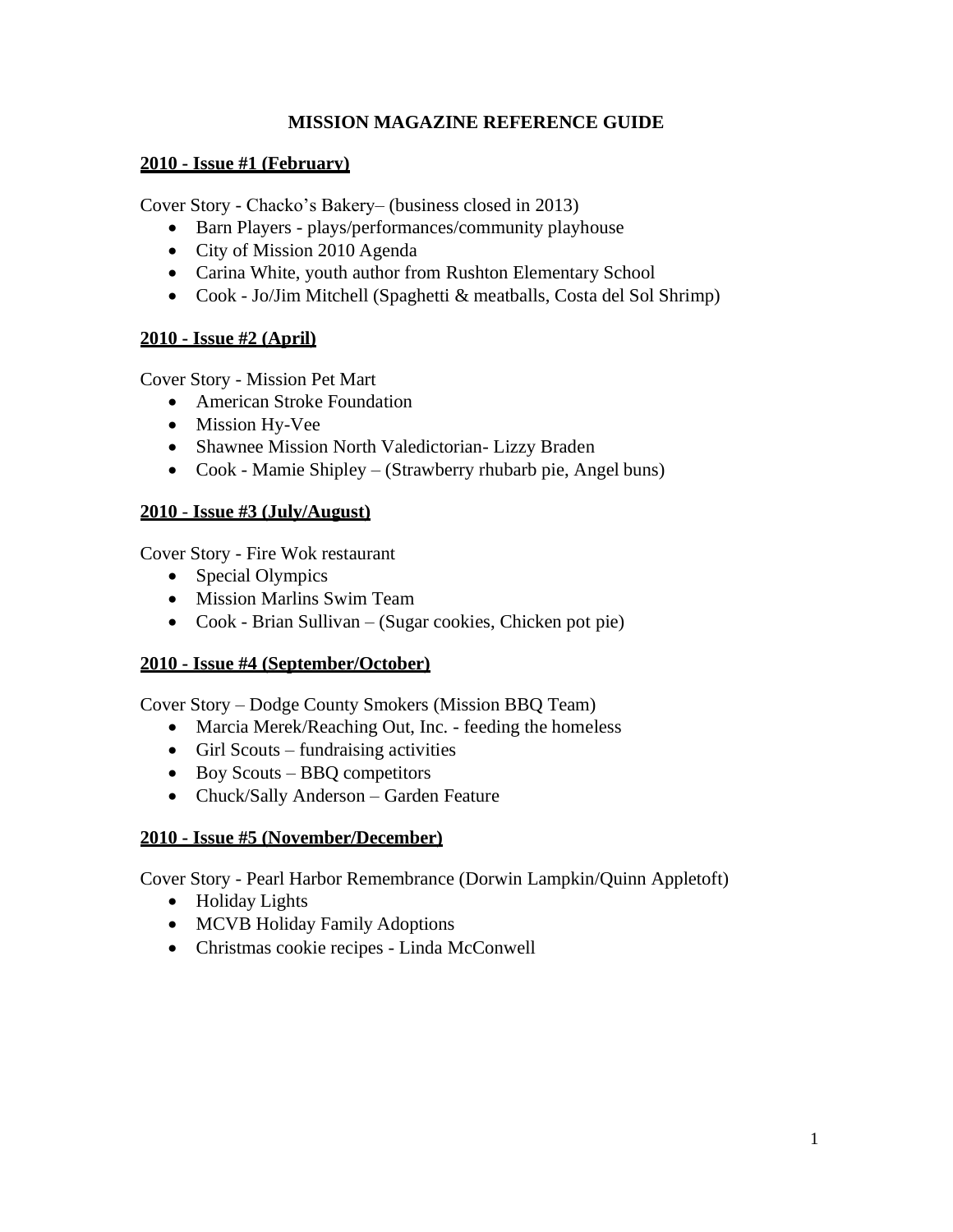Cover Story - All Weather Window & Door

- BBQ Restaurants on Food Network (Johnny's BBQ, RJ's Bob-Be-Que)
- Shawnee Mission North Drama Department
- Cook Colleen Troppito ( Apple Streusel cake)

## **2011 - Issue #2 (April/May) – 60th Anniversary Issue**

- Mission Bank
- Mack Hardware
- Dickinson Theatre
- Mission Square
- Memories of Mission
- Five Generations of the Bruce Family
- Mission History (John Barkley, Mayor Sylvester Powell, Jr.)

### **2011 - Issue #3 (July/August)**

Cover Story - ScriptPro Automated Pharmacy Equipment

- Lucky Brewgrille Summer cocktail recipes
- Mission Trails
- Al Crumly Garden Feature
- DARE graduates

#### **2011 - Issue #4 (September/October)**

Cover Story - Bird Sings Greeting Cards

- Kansas City Physical therapy
- Rex Hoy State Farm Agent/Cornhusker fan
- Casey's Auto Repair BBQ team
- Answer Pro BBQ team

### **2011 - Issue #5 (November/December)**

Cover Story - Holiday Lights Festival (Santa & Mrs. Claus)

- St. Michael's Christmas tree lot
- Shawnee Mission North NJROTC
- Ginny Pilarz Gingerbread house
- The Mission Project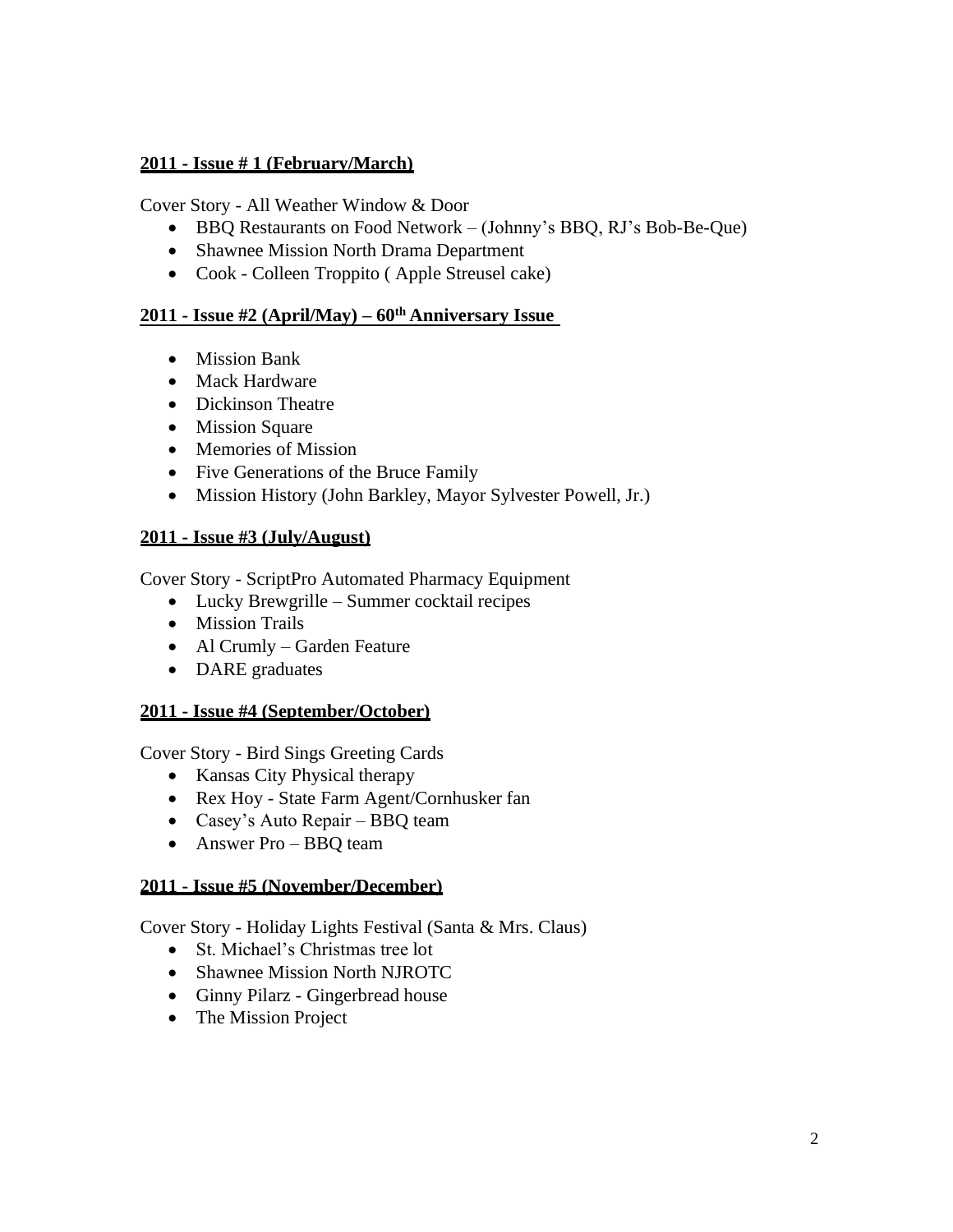Cover Story **-** Werner's Specialty Food**s**

- Eddie Snook chair caning
- Horizon's High School
- Mission's Emu

## **2012 - Issue #2 (April/May)**

Cover Story - Mission Med Vet (now VCA Mission Animal Referral)

- Tole House Art Studio
- Mission Hy-Vee Meet new manager Dan Welsh
- Shawnee Mission North Then and Now
- Adam Moon class of 2012
- Kevin Kietzman class of 1982 and local media celebrity

## **2012 - Issue #3 (July/August)**

Cover Story **–** Outdoor cooking and Entertaining - Jim/Jacque Gameson

- Remodeler and Countryside Home Owner Brad Bittiker
- Trinity Lutheran Church community outreach programs
- McDonald's McLadies

### **2012 - Issue #4 (September/October)**

Cover Story – Ladies are Smokin' BBQ team

- Lifeguard Sarah Perryman Life Saving Award
- Andy Ash Bicyclist Wins "Behind the Scenes" trip to Tour de France
- Evening with the Arts

### **2012 - Issue #5 (November/December)**

Cover Story - David Perryman, Salvation Army Bell Ringer at Hy-Vee

- Lane4 Mission Crossing Developer
- Pete Cuppage Lewis & Clark Expert
- Mission Police officers FBI National Academy graduates
- Pearl Harbor Annual Event (Dorwin Lampkin/Quinn Appletoft)
- Old Geezers Club Sylvester Powell, Jr. Community Center
- Countryside 75<sup>th</sup> Anniversary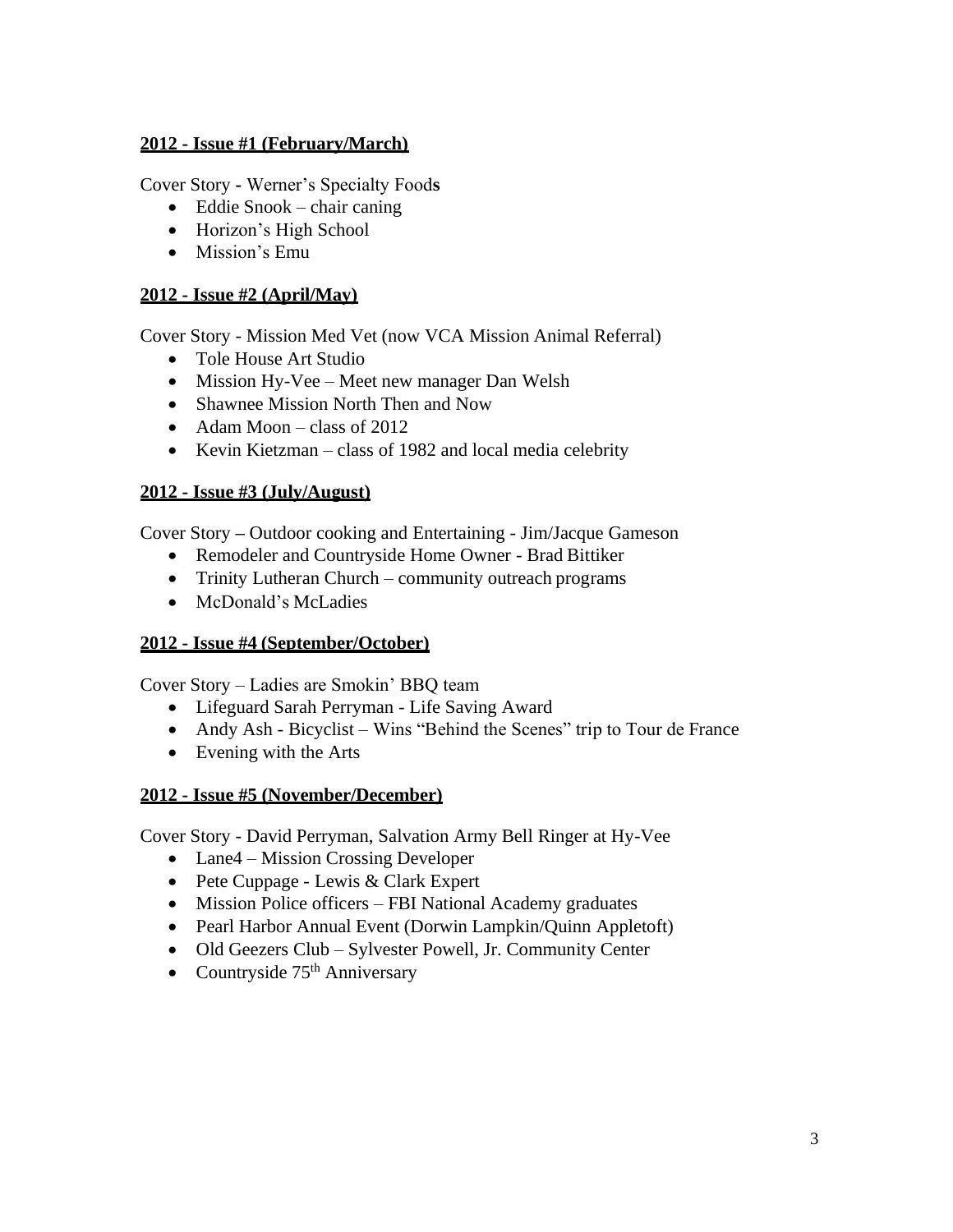Cover Story - Twisted Sister's Coffee Shop (Sandi Russell)

- Kansas Sampler
- Mission Convention and Visitors Bureau  $10<sup>th</sup>$  Anniversary
- Taylor Billings, Bishop Miege student

## **2013 – Issue #2 (April/May)**

Cover Story - Acendas Travel Agency

- Shawnee Mission North AFS student
- Dave Martin, Mission City Attorney
- National Public Works Week

## **2013 - Issue #3 (July/July)**

Cover Story - Sunflower Medical Group

- Michael Sull, Master penman in Mission
- Bike for the Brain

### **2013 - Issue #4 (August/September)**

Cover Story – Mission's BBQ Contest (Johnny's BBQ – Johnny White)

- What it take to be a BBQ Judge
- Oktoberfest Party Jim & Karen Carlet
- Little Free Library Gwyenth Jones
- Shawnee Mission North Marching Ban Invitational
- Consolidated #2 Fire District's  $25<sup>th</sup>$  Anniversary
- Art Glass Productions Sharon Miller (business closed in 2015)

### **2013 - Issue #5 (November/December)**

Cover Story - Casey's Auto Repair

- Trinity Lutheran Church/concert schedule
- Uplift Organization sock drive
- Fabulous Find Antique Mall
- ReChic Boutique & Décor
- Vintage Mission Antique Shop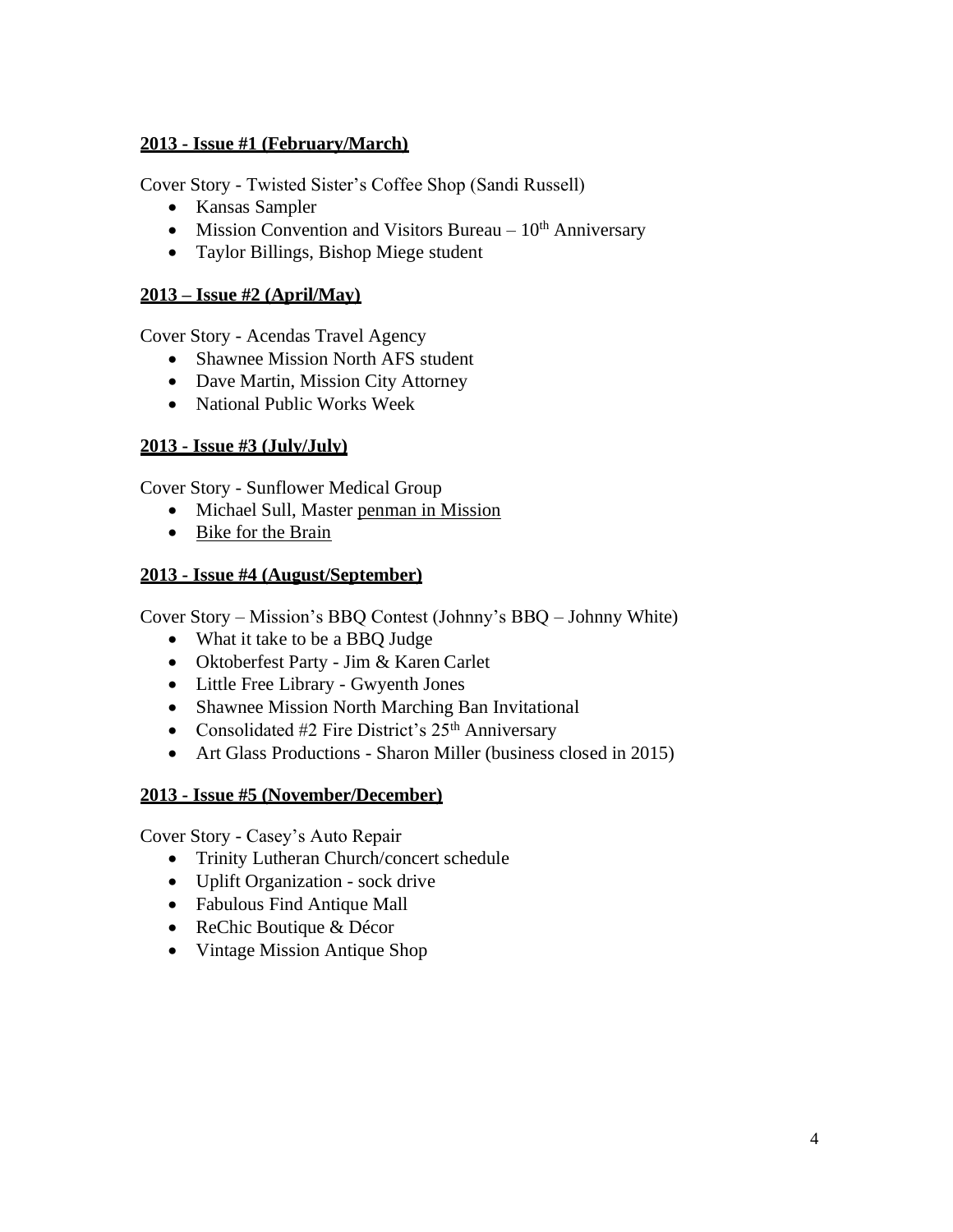Cover Story - Johnson Drive Open for Business (Mission Fresh Fashion/Springboard Creative) – Johnson Drive Construction project

- Lulu's Boutique
- Learning to Fly Youth camps
- Rushton Elementary Celebrating 60 Years in Mission
- Hy-Vee dietitian

### **2014 Issue #2 (April/May)**

Cover Story – Church Gardens (St. Pius, Countryside Christian, St. Michaels, Trinity Lutheran)

- Mission Ad Agency
- Forever Young Childcare
- International Baccalaureate program at Shawnee Mission North High School
- The thrill of the hunt garage sales in Mission
- "Where do you like to dine?" Shawnee Mission North students
- Church gardens St. Pius, Countryside Christian, St. Michaels, Trinity Lutheran

## **2014 Issue #3 (June/July)**

Cover Story - Mission Kitchen & Bath (Al Felman)

- The Keyhole
- Gertrude Stern 104 years old
- Notes to Self-socks
- Lynne Stark's yard/garden

### **2014 Issue #4 (August/September)**

Cover Story - Melange Dance & Events Studio

- Academy of Irish Dancers (closed)
- Beckman Violin Ken Beckman, violinmaker
- Johnny Hamil Mission Bass Player
- Countryside Christian Church Starlight Quilters Guild
- Mark Raduziner cactus collection
- Bernadette's Cakes & Catering

### **2014 Issue #5 (October/December)**

Cover Story - Flatlanders Ski & Snowboard

- Meet Mission's New Chiefs Fire, Police, Mayor with favorite recipes
- UPS tips for Christmas mailing
- Adopt a pet for Christmas?
- Senior Barn Players programs/history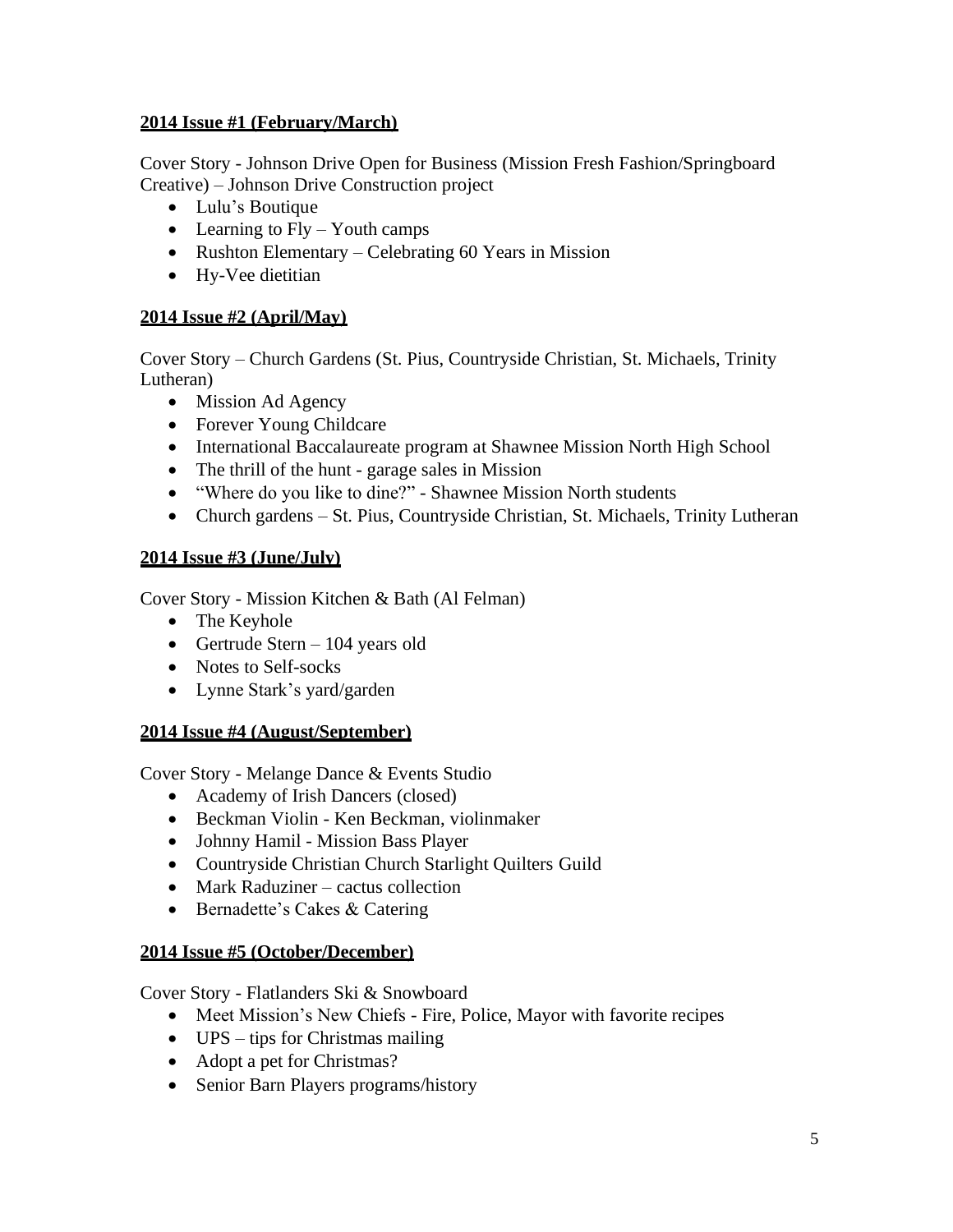Cover Story - Yoga Fix (Mary Horvatin)

- Mission McDonald's (Cassandra and Ken Savage)
- City Council Things you never outgrow
- Shawnee Mission Rotary Clock Donation Dr. John Hollyman
- Southwest Jewels Gallery African Violets

#### **2015 - Issue #2 (April/May)**

Cover Story – Salsa Grill restaurant (Jon Lomshek)

- Water aerobics and Salsa Grill
- The Legg Family two families, one Outlook
- Horizon's School partnership with Mission businesses
- Jean Rau supporter of women in the arts
- Rob/Amanda Simpson's yard

### **2015 - Issue #3 (June/July)**

Cover Story - Mission Parks & Recreation – Our City's Gems

- Brian Sullivan Plants at Sylvester Powell Community Center
- The Dog Days of summer Dogs who go to work with their owner
- Kansas City Cupcake & Gigi's Cupcakes
- CASA of Johnson County

### **2015 - Issue #4 (August/September)**

Cover Story – Barber's Four – Ed Pottratz

- Laura Calwell Floating on the Kaw
- Wendel McKeever Rocking babies at SM Early Learning Center
- Longboards
- MRANO Neighborhood Association
- KCPL Electric Charging Stations

### **2015 - Issue #5 (November/December)**

Cover Story – Avelluto's Italian Delight

- Holiday Adoption Program
- Theresa Blizman Scarves
- Povitica Bread Phyllis Fierst, Marsha Russell
- The Quadrant Johnson Drive Crawl
- Holiday Traditions
- Stoney Bogan Shoes and Cars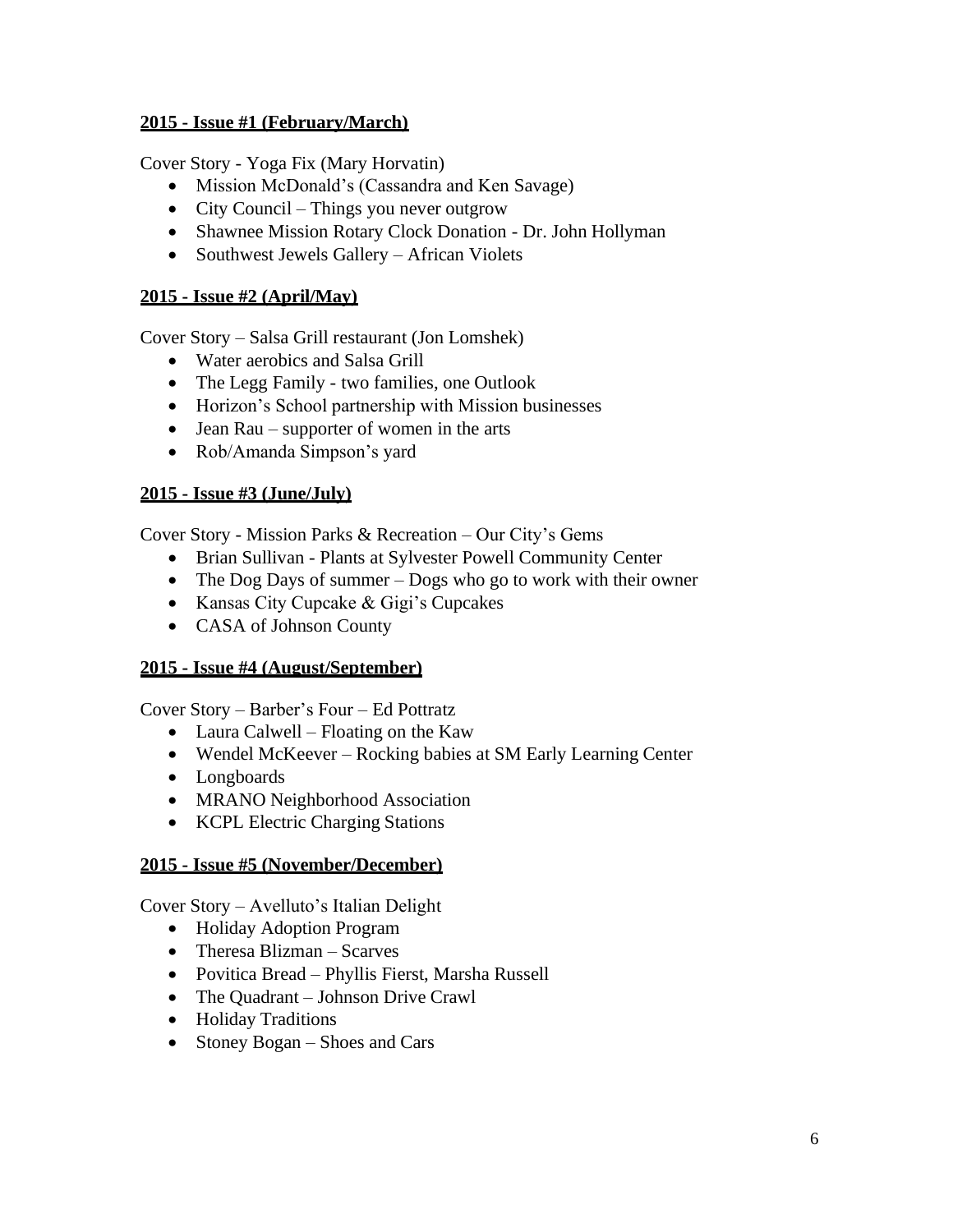Cover Story – Janay A Eco Bridal

- KC ThunderRide
- Matt Schoenfeld Children's Author
- Yolanda Aragon Homemade Tamales
- Rushton and Santa Fe Trail Schools Food Pantries

#### **2016 - Issue #2 (May)**

Cover Story – Mission at "65"

- Kenny York 35 year Public Works Employee
- Did you Know? Facts about Mission
- Retiree Living in Mission Bill Hare / Aurora Romero
- Red Wing Shoe Store
- Historic Walmer House
- Town Topic
- 65 Things to Do in Mission
- Muntzell-Keatch Office Remodel

### **2016 - Issue #3 (June/July)**

Cover Story – Mission Farm and Flower Market

- Tasty Nuggets Granola Seth / Rachel Feldkamp
- The Beachery Kathy Fullerton
- Countryside Home Remodel Steve and Ani Renn
- Citizen's Police Academy
- Bob and Doris Legler Reflections from Long-time Residents
- Biking the Rock Creek Trail Sid Arenson

### **2016 - Issue #4 (August/September)**

Cover Story – Chad Palmer – Neighborhood BBQ

- Battle of the Brisket
- Bruce Campbell BBQ Tips
- St. Michael's Men's Group Jumpin' Catfish
- KC Ukesters Father Kelly, St. Pius
- Diamond Finish Car Wash
- Mission Project Melange Dance Studio Lessons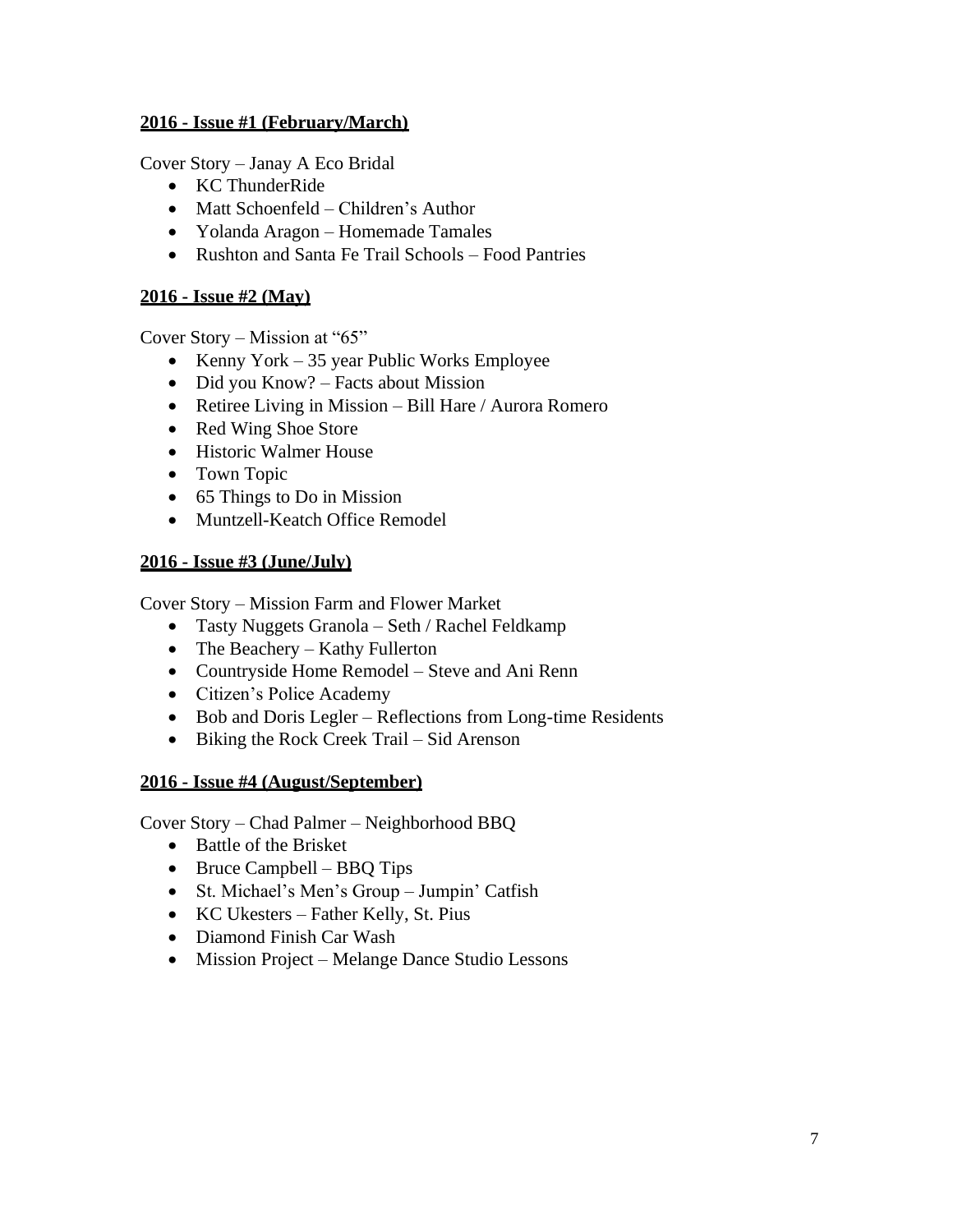### **2016 - Issue #5 (November/December)**

Cover Story – Sweet Annie

- Holiday Traditions Editorial Board
- Holiday Dinner Options in Mission
- Hy-Vee Market Grille
- SM North Learning Commons
- Go Pet Go

# **2017 - Issue #1 (March)**

Cover Story – Historic Mission Theatre

- Pat Milburn Veteran's Tributes/Table Decorations at Mission Square
- Rachelle Gardner-Roe Hometown Artist Garnering Acclaim
- Bearde Salon
- Christ Church Mission
- Legacy Park Gibbs Plaza

# **2017 - Issue #2 (April/May)**

Cover Story – The Bar

- Yellow Lab Imaging
- Shop Local Hartman Hardware, Moss Printing, Discount Sales Outlet
- Highlands Elementary School  $65<sup>th</sup>$  Anniversary
- University of Kansas Alzheimer's Disease Center

# **2017 - Issue #3 (June/July)**

Cover Story – Cumulus Media – DJ Chuck Nasty

- Local Doctors Traveling to Provide Care Dr. Jason Pingel, Dr. Tom Geraghty
- Mission Fresh Fashion
- Outdoor Eating Spots in Mission
- Mary Funk Master Gardner
- Raising Chickens in Mission Jaycie Timms, Jack and Charlotte Taylor

# **2017 - Issue #4 (September)**

Cover Story – Andy Hyland Takes on Jeopardy!

- Countryside Neighborhood Celebrates 80<sup>th</sup> Anniversary
- Don Chilitos
- Fly Fishing Steve Hegstrom
- Did You Know? Fun Facts About Mission
- Walz Tetrick Advertising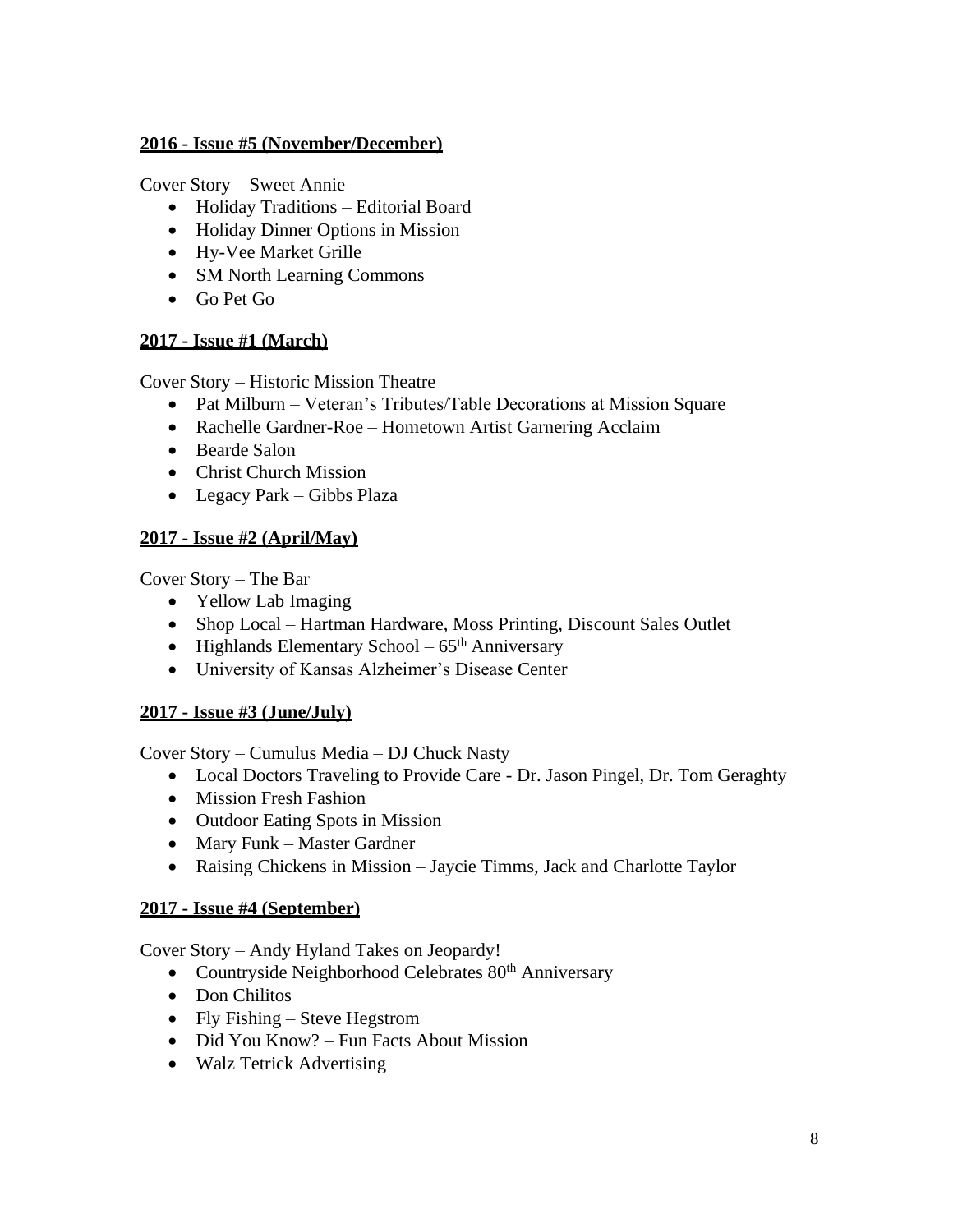## **2017 - Issue #5 (November/December)**

Cover Story – Mr. Stinky Feet – Jim Cosgrove

- Bonfire Collective Work Space
- SM North and SM Rotary Club One Stop Shop
- Village Inn
- SM North Student Runs for Governor
- Holiday Adoption Program

# **2018 - Issue #1 (February/March)**

Cover Story – Learning2Fly – Sumya and Matthew Anani

- Brill Eye Center Dr. Raymond Brill
- Life in Bickford at Mission Springs
- Nothing Bundt Cakes Jim Edwards
- Fossil Find Tim Northcutt

# **2018 - Issue #2 (May)**

Cover Story – Mission Mayor – Ron Appletoft

- Family Features Sara Fowler, Brian Agnes, Emily Angold
- "Things I learned from my Mother" Ray/Janet Hanf, Celia Dalton/Lori Reynolds, Aurora/Maria Romero, Bonnie Bui and Monnie Hartle, Beverly/Michael Bearde, Suzie/Kelsey Gibbs
- Cross Cemetery (Lamar/Jo Drive) Joseph and Gordon Cross
- Mission History Frank Bruce, Morrow Pharmacy, "Then and Now"
- Arbor Day Poster Contest Winner Affan Ansari
- Santa Fe Trail  $3^{rd}$  Grade Recycling Bins in Mohawk Park Ms. Atkinson's Class

# **2018 - Issue #3 (July)**

Cover Story – Brothers Music – Cole and Kyle Maggart

- Mission Project/Mission Police Friendship Matt Breshears and Corey Graham
- Santa Fe Trail Spring House Jill Schultze
- Monet of Mission JoEl Vogt
- Mission Marlins Swim Team  $55<sup>th</sup>$  Anniversary
- Alex on a Mission Alex Goodwin, Ben Hadley

# **2018 - Issue #4 (September)**

Cover Story – Movie Critic – Russ Simmons

- New principals at North, Hocker Grover and Rushton
- O'Brien Pharmacy Lisa Everett Andersen
- Some Assembly Required Patti Peters
- Oregano & Thyme Mediterranean Market & Deli Daisy Rodriguez/Ted Gavalas

# **2018 - Issue #5 (November/December)**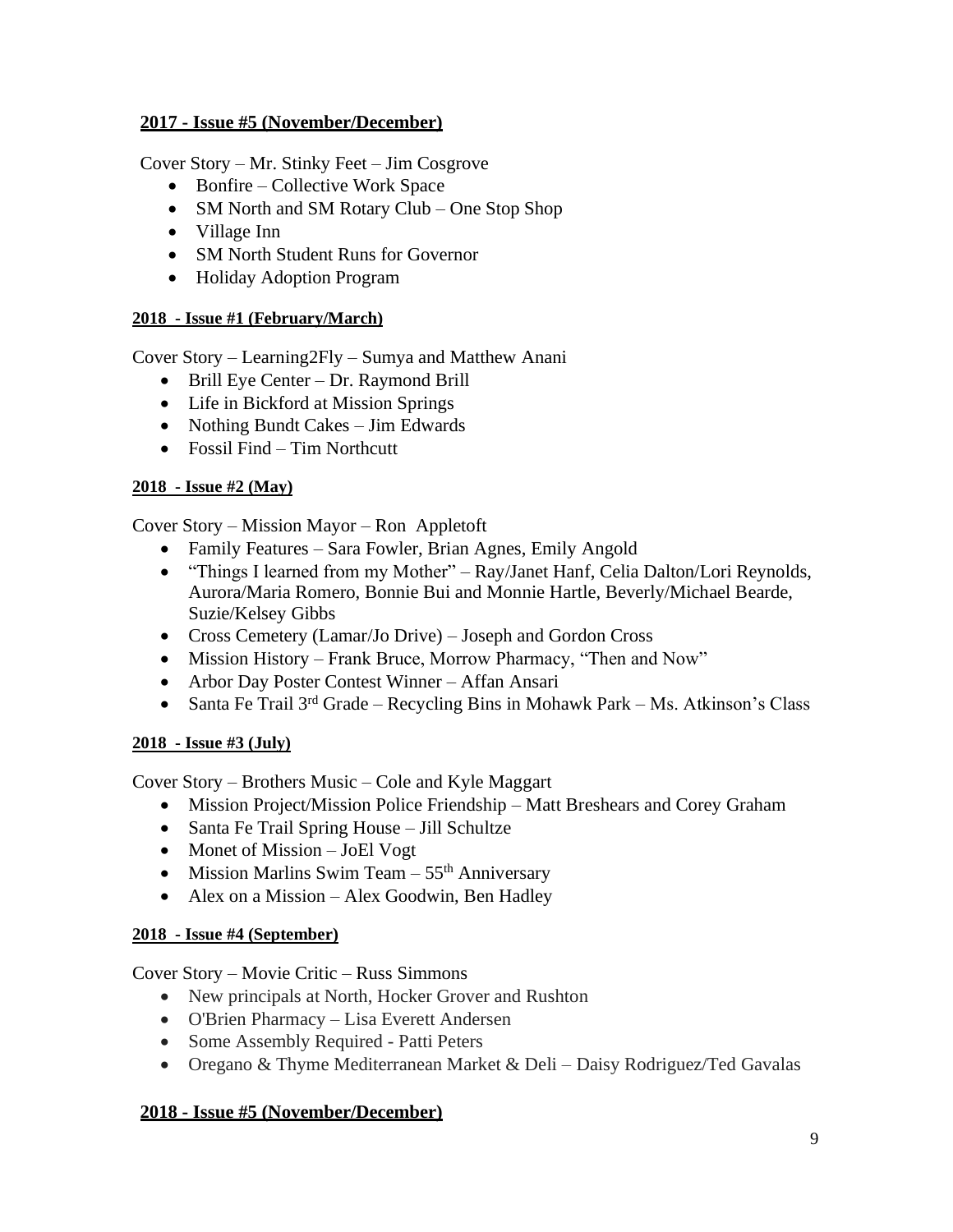Cover Story – Brian's Bakery – Brian and Sherry Sullivan

- Firefighters Cooking at the Stations
- Greenwood Dairy Herb Ashner
- Turkey Talk with St. Michael's Preschoolers
- Family Holiday Adoption Program
- Tao Reflexology Ava Weng and Gigi Zhao

## **2019 - Issue #1 (February)**

Cover Story – OM Academy of Irish Dance

- The Chiropractic Connection Dr. Derek Garcia
- Longtime Community Advocate Influenced Growth Brian Sisney
- Story Time with Miss Diann Diann Vickers
- Mission Magazine Revisited: Carina White, Rachel Finn
- Mission Magazine  $10<sup>th</sup>$  Anniversary
- VinSolutions Lori Wittman and Brian Schmid

## **2019 - Issue #2 (April/May)**

Cover Story – Sylvester Powell, Jr. Community Center's  $20<sup>th</sup>$  Anniversary

- Ad Astra Market Sydney Gasper and Janie Weeks
- Father/Daughter NASCAR Racing Steve Chick, Jr. and Mandy Chick
- TurnStyles Thrift Store
- Kaw Point Park and Lewis and Clark History Mike Calwell

### **2019 - Issue #3 (July)**

Cover Story – Mission Pawn

- Mobile Food Pantry event with Harvester's
- Keith + Associates Dentistry  $35<sup>th</sup>$  Anniversary Dr. Don Keith and Dr. Bill Keith
- Horizons High School Project Finish
- Julie and Mason Hans Urban Prairie Coffee and Mission Board Games
- Charitable Giving at Age 10 Andrew Drill

### **2019 - Issue #4 (September)**

Cover Story – Sandhills Brewery – Jonathan Williamson and Pippin Williamson, Joe Cizek

- R.E. Pedrotti Co., Inc. Dick and Marc Pedrotti
- The Peanut David Cea, Brent Sierks, Nick Burnau, Steve Brentano and Michael Laird
- Pig Roast for Holiday Adoption Program
- Shogun Martial Arts Center Sensei Gregg Brown
- Broadmoor By The Numbers Broadmoor Street Construction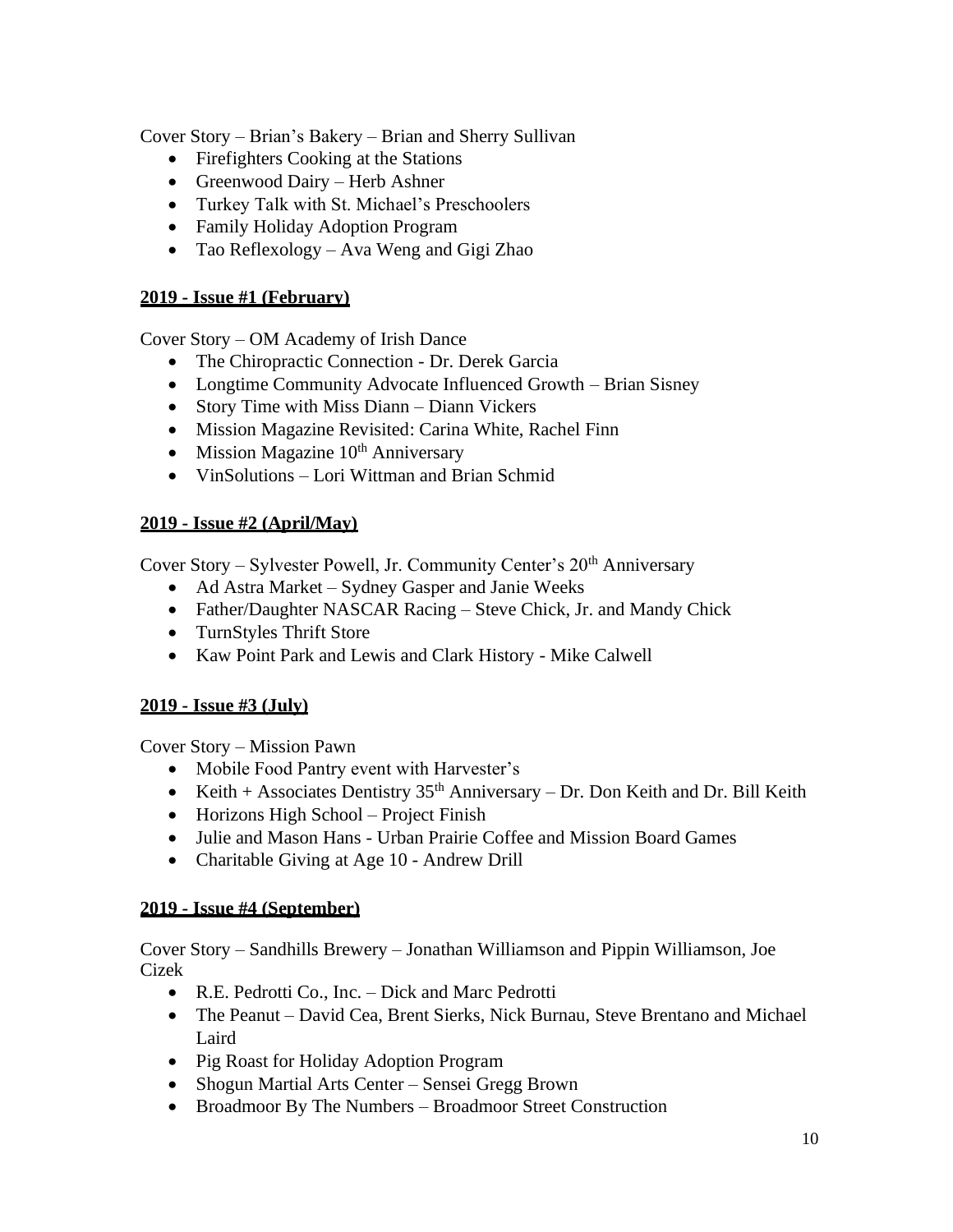## **2019 - Issue #5 (November)**

Cover Story – Family Adoption Program – Lynn Kring and Kathy Bauer

- The Magic of CBD Into the Mystic, Eddie Smith; CBD Solutions, Brandon Barkley and Todd Chappell, CBD American Shaman, Vince Sanders
- Hy-Vee Legendary Customer Service Award Winner Mike Huerter, Chris Wiltfong
- Chef Carl Scavuzzo at The Welstone Favorite Holiday Recipe
- Betty Benson  $98<sup>th</sup> Birthday$
- Popeye's Louisiana Kitchen 30 Years Scott Womack and Ned Eddy, III
- Burn Before the Turkey Trainer Theo Pappas

## **2020 - Issue #1 (February/March)**

Cover Story – Toppers Pizza – Sally and Kris Milligan

- Shawnee Mission North High School Student Scholarship Tijesu "TJ" Oni
- SuperKidz Club Amanda Lam, Tessla Perez
- Neighborhood Grant Program
- Northeast County Offices History
- Jose Ramirez Moss Printing 10 Years
- Pearl Harbor Signed Poster Gift Charles Schollenberger
- Mission Magazine Revisited: Quinn Appletoft, Pearl Harbor Memorial

### **2020 - Issue #2 (May/June)**

Cover Story – Suzie Gibbs

- Cristy Guy Confetti Cannon at SuperBowl LIV
- City Tree Programs John and Renee Arnett; Frank and Kim Astrada, Suzie Legg, Karin Capron, Jacque Gameson, Penn Almoney
- Honoring Fathers for Father's Day Michael Torkelson, Martha Sumrall, Ray and Lee Casey, Ken Davis, Trent Boultinghouse
- Camps For Kids Regina Weir

### **2020 - Issue #3 (July)**

Cover Story – Kevin Fullerton

- Neighborhood Fourth of July at Dearborn Street and  $54<sup>th</sup>$  Street Judi and Steve Berg
- Generations Working at Baskin Robbins Anne Chestnut
- Looking Back at Mission Bowl Cynthia Thomas, Joe and Mary Dasta
- Artist Profile: Alexej Savreux

### **2020 - Issue #4 (September)**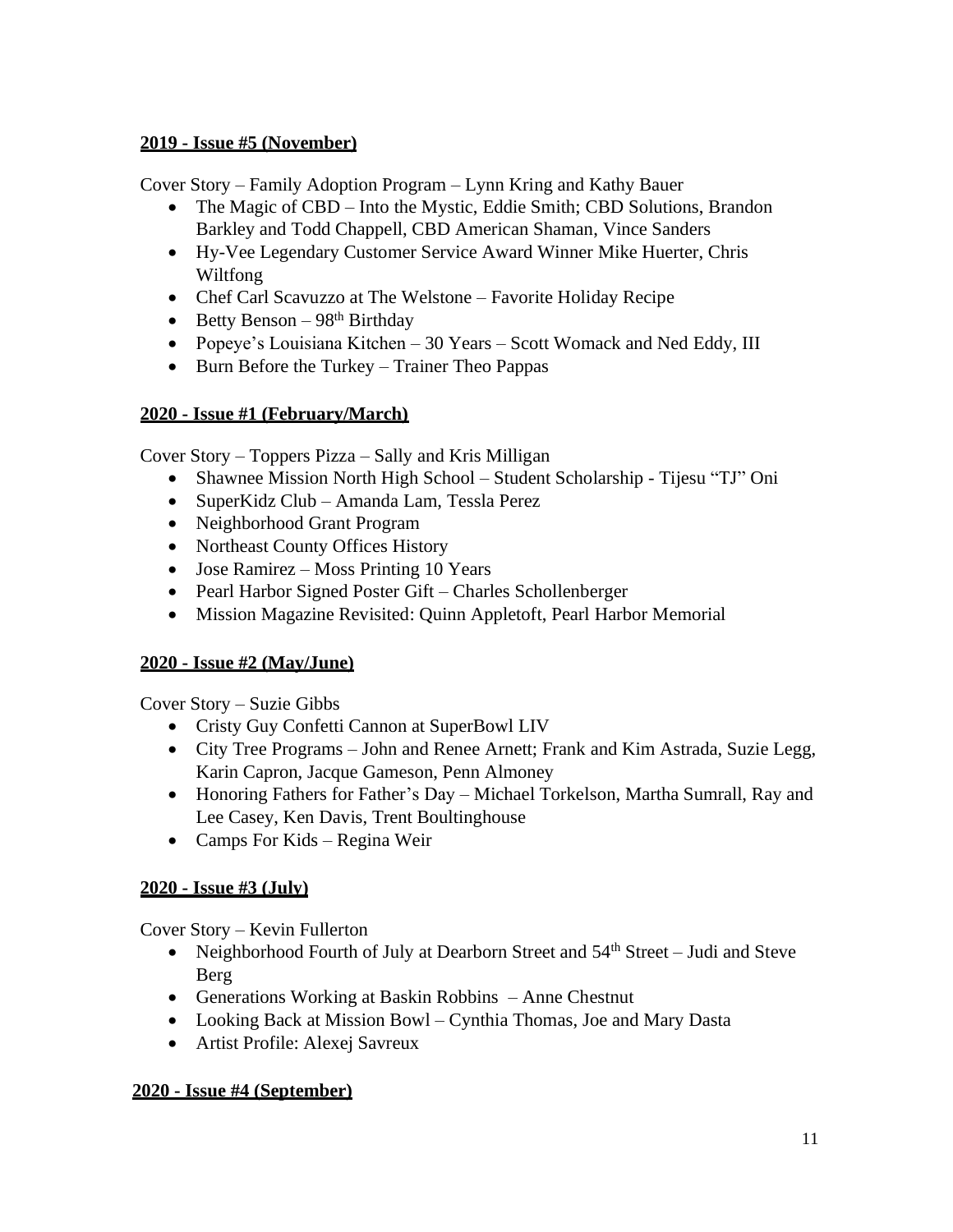Cover Story – Officer Jay Fleer

- Mission Biking Planning BikeWalkKC, Lamar Ave. Bike Lanes
- The Corner Lalo's Kitchen Lalo Alvarez
- Down Syndrome Guild Jason Drummond

#### **2020 - Issue #5 (December)**

Cover Story – Mission Business District – Jennifer Pugh and Taylor "TJ" Roberts

- Mission Volunteer John Arnett: Life of Public Service
- COVID-19 Impacts in Our Community Dean Behrens, Christ Church; Jeff Brown, The Welstone at Mission Crossing; Jon Lomshek, Salsa Grill; Vaughn Davis, Highlands Elementary; Nick Schlossmacher, VinSolutions
- Kugel Recipes Barbara Bayer and Mark Raduziner
- Otocast Mission History Tour
- Organist and Choirmaster at St. Michael's Ken Walker

### **2021 - Issue #1 (March/April)**

Cover Story – Mission Artist Stacy Krieg

- Shawnee Mission East senior completes Eagle Scout Project Justin Keller
- City Council approves new mural guidelines Sean Gilbert, Headless Hands Tattoo
- Rockcreek Brewing Company opens amidst pandemic
- Dan Madden appointed as Mission's new Chief of Police
- Looking back: Farming families form Mission's foundation

#### **2021 - Issue #2 (May/June)**

Cover Story – The Running Well Store

- Planting 70 Trees During Mission's 70<sup>th</sup> Year
- "If I Were Mayor" Contest winners announced
- Mary Funk helps beautify her community
- Mission Community Food Pantry: A Beacon of Hope
- Looking back: Mission's first mayor and city council 1951

#### **2021 - Issue #3 (July/August)**

Cover Story – Foggi's Ice Cream

• Mission sculptor Dave Breneman highlights moments worth celebrating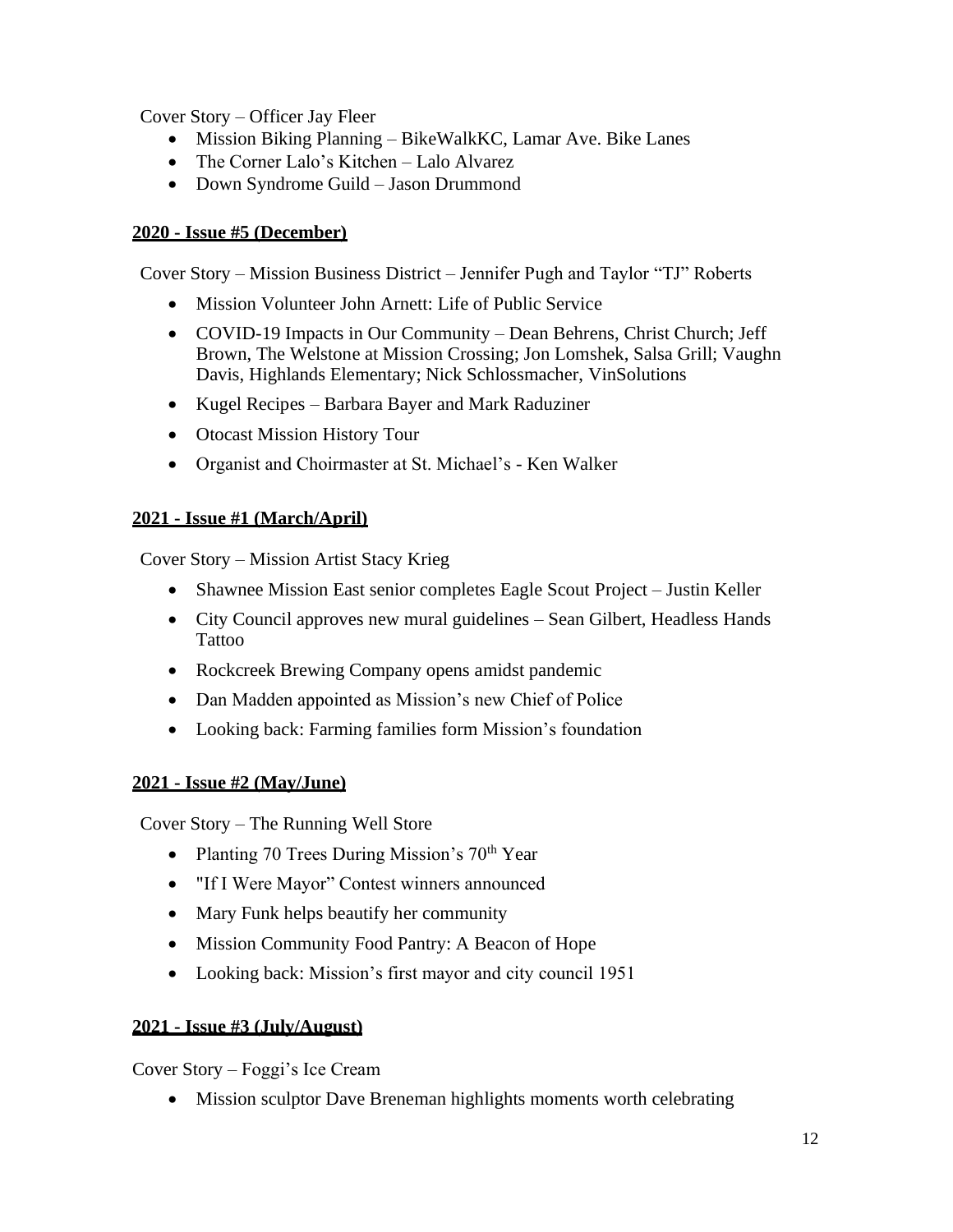- KH Automotive on 22 years of quality, personal service
- The Locale opens in Mission
- A Splash down Memory lane: The Mission Municipal Pool
- Kevin Lynch shares his famous lemonade recipe

#### **2021 – Issue #4 (September/October)**

Cover Story – Village Inn

- Mission author Mark Scheel on a lifetime of writing
- Agenda:USA, Kansas City's first destination management company
- Tyler's House KC equips students for the future
- Remembering Mission's community-supported Volunteer Fire Department

### **2021 – Issue #5 (November/December)**

Cover Story – Troop 199 Christmas Tree Sales

- 75 Years of History at St. Michael and All Angels Episcopal Church
- Entrepreneur Kellie Overocker Sets Sights on Mission
- SMN Marching Invitational Returns following Pandemic Cancellations
- Mission Holiday Family Adoption Program keeps Season Bright
- Warm Up with Holiday Recipes from City of Mission Employees
- Looking Back on Velvet Freeze

### **2022 – Issue #1 (March/April 2022)**

Cover Story – Sign Pro

- A Look Back on Special Olympics Kansas
- Authentic Asian Cuisine: Highlighting New China Town, Sushi Karma and Thai Orchid
- Remember When: Record Breaking Snow and Ice Storms of '96 & '02

### **2022 – Issue #2 (May/June)**

Cover Story – Jubilee Balloon Co.

- "If I Were Mayor" Contest Winners Announced
- Mission Market Vendor Highlights